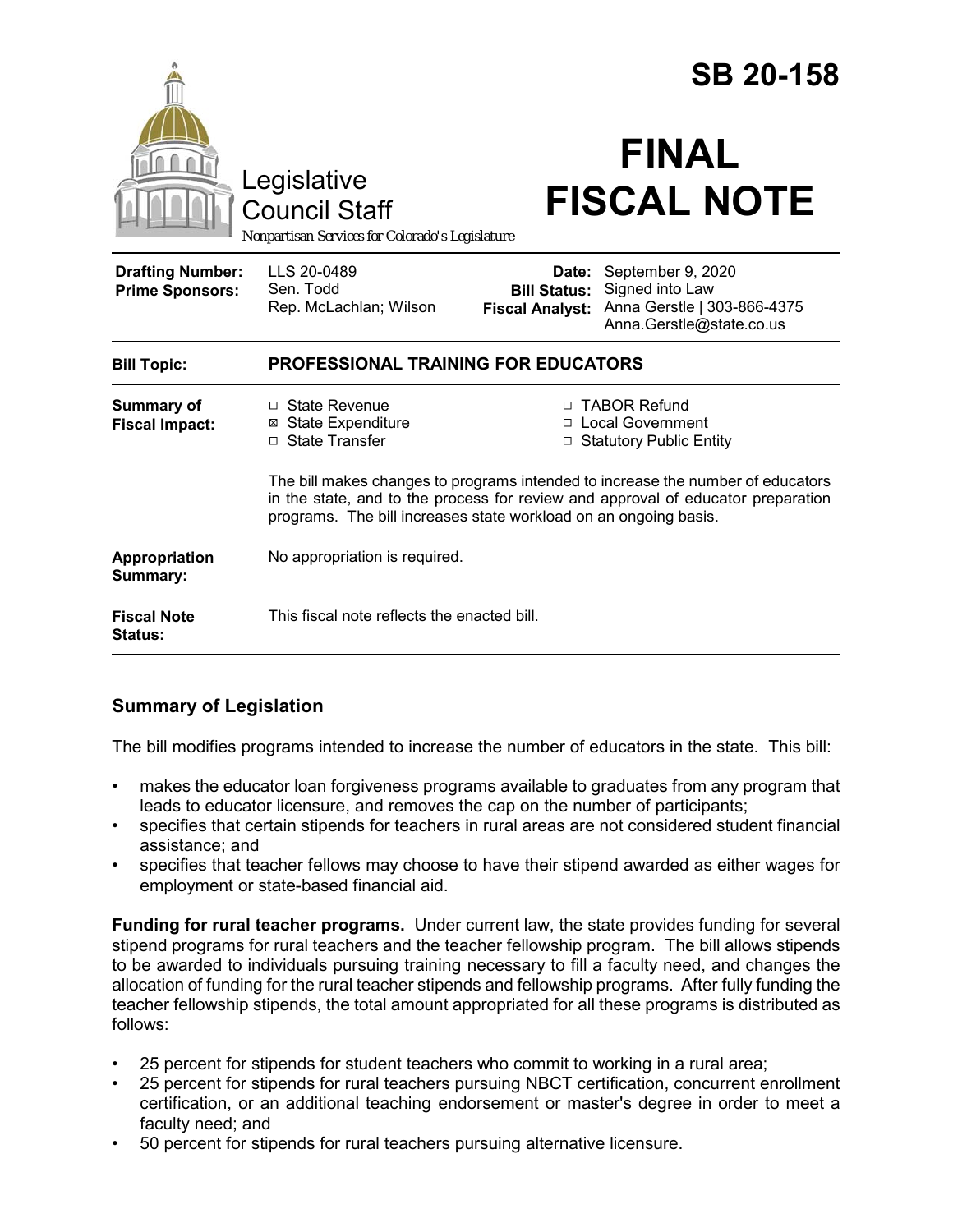September 9, 2020

The Department of Higher Education (DHE) may adjust the allocation percentages based on feedback from rural school districts. If any money remains after awarding teacher stipends, it may be used for stipends to rural special service providers pursuing certification. Any unexpended, unencumbered appropriations for the teacher fellowship program is available for the stipend programs.

**Educator preparation programs.** Under current law, the Department of Higher Education, in conjunction with the Colorado Department of Education (CDE), must review each educator preparation program offered by an institution of higher education no more than once every five years. After a review, the Colorado Commission on Higher Education (CCHE) may approve, place on probationary status, or terminate the program. The bill adds that CCHE may conditionally approve a program, and that the State Board of Education may recommend to the CCHE that a program be conditionally approved. In addition, the bill:

- requires that a program that is conditionally approved or on probationary status must receive additional reviews within the five year period;
- requires that CCHE policies include the process for programs to change their status, and the length of time a program can be conditionally approved or on probation;
- modifies the requirements that the CCHE and CDE must consider in approving educator preparation programs in the state; and
- requires that new educator preparation programs first be reviewed between 12 and 24 months after initial approval, and that modifications to existing programs related to field experiences or program delivery be submitted to CCHE for review.

In addition, the bill requires DHE to post on their website a description of existing programs and pathways that lead to teacher licensure, including alternative and traditional preparation programs, and teacher fellowship, grow your own educator, concurrent enrollment, teacher cadet, student teacher, teacher residency, and other similar pathways.

## **Background**

There are 52 educator preparation programs in Colorado that must meet the criteria and best practices in order to be approved and reauthorized every five years. These programs include 21 programs at institutions of higher education that are overseen by DHE, with assistance from CDE, and 31 alternative educator preparation programs overseen soley by CDE.

**Funding for teacher stipends and fellowship programs.** The teacher stipend programs provide stipends of up to \$4,800 or \$6,000 to teachers in rural areas who are pursuing NBCT, concurrent enrollment, or special services certification, who are pursuing alternative licensure, or who are completing their student teaching in the rural area. These programs are administered by the Center for Rural Education at the University of Northern Colorado.

The teacher fellowship program, which is administered by DHE, provides stipends of up to \$10,000 to teacher fellows in their last year of a teacher preparation program who commit to teaching in a rural are for two year. Stipend costs are split between state funding and funding from institutions of higher education.